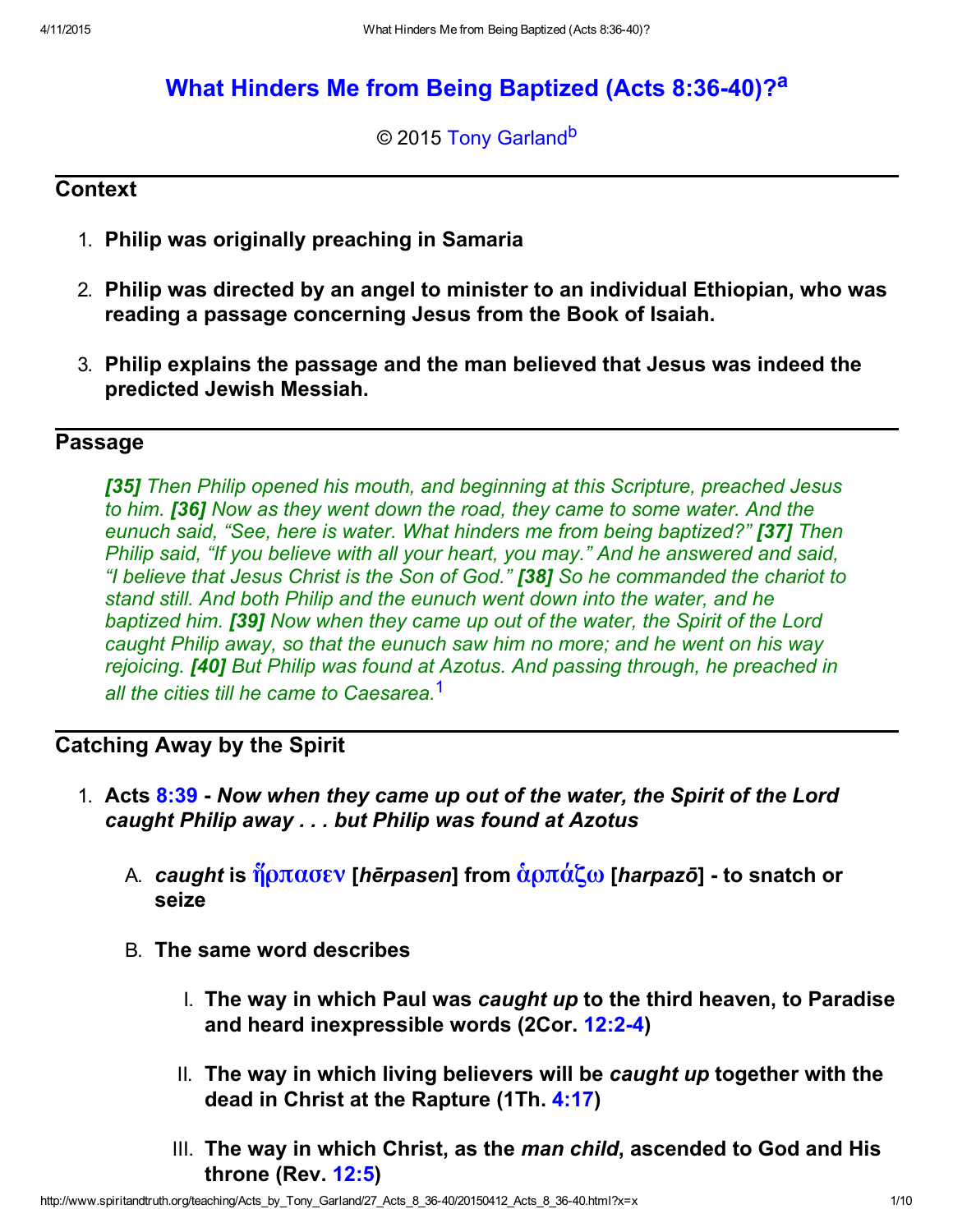- $IV.$  In the Latin Vulgate, the grand-daddy of all bibles which held sway for hundreds of years in the middle ages, the term is rapuit, related to the verb rapio, rapere, "to seize, snatch, tear away"
	- a. It is this Latin verb from which we derived the phrase "the Rapture".
	- b. Philip experiences mini-Rapture event of sorts
- 2. Philip eventually reappears in Azotus (OT Ashdod).
- 3. Azotus is about 20 miles north of Gaza, both of which are on the coast, whereas Philip met the Ethiopian on the road from Jerusalem to Gaza in the (inland) desert region.
- 4. Philip was divinely lead, both to meet the Ethiopian and in his departure
- 5. Who can doubt that the timing and path of the Ethiopian's trip was any less directed by God (Ps. [37:23](http://www.spiritandtruth.org/bibles/nasb/b19c037.htm#Ps._C37V23); Pr. [3:6;](http://www.spiritandtruth.org/bibles/nasb/b20c003.htm#Pr._C3V6) [16:9\)](http://www.spiritandtruth.org/bibles/nasb/b20c016.htm#Pr._C16V9)?

## Baptism[2](#page-8-1)

- <span id="page-1-0"></span>1. Part of the Great Commission
	- A. Mat. 28:18-20 And Jesus came and spoke to them, saying, "All authority has been given to Me in heaven and on earth. Go therefore and make disciples of all the nations, baptizing them in the name of the Father and of the Son and of the Holy Spirit, teaching them to observe all things that I have commanded you; and lo, I am with you always, even to the end of the age." Amen.
	- B. Mark 16:15-16 And He said to them, "Go into all the world and preach the gospel to every creature. He who believes and is baptized will be saved; but he who does not believe will be condemned.
- 2. One of only two Christian ordinances: the Lord's supper and baptism
	- A. Both are signs: visible activities which represent deep spiritual realities which cannot be seen
- 3. After coming to Faith
	- A. Baptism, like the Lord's supper, is the business of only those who have already come to saving faith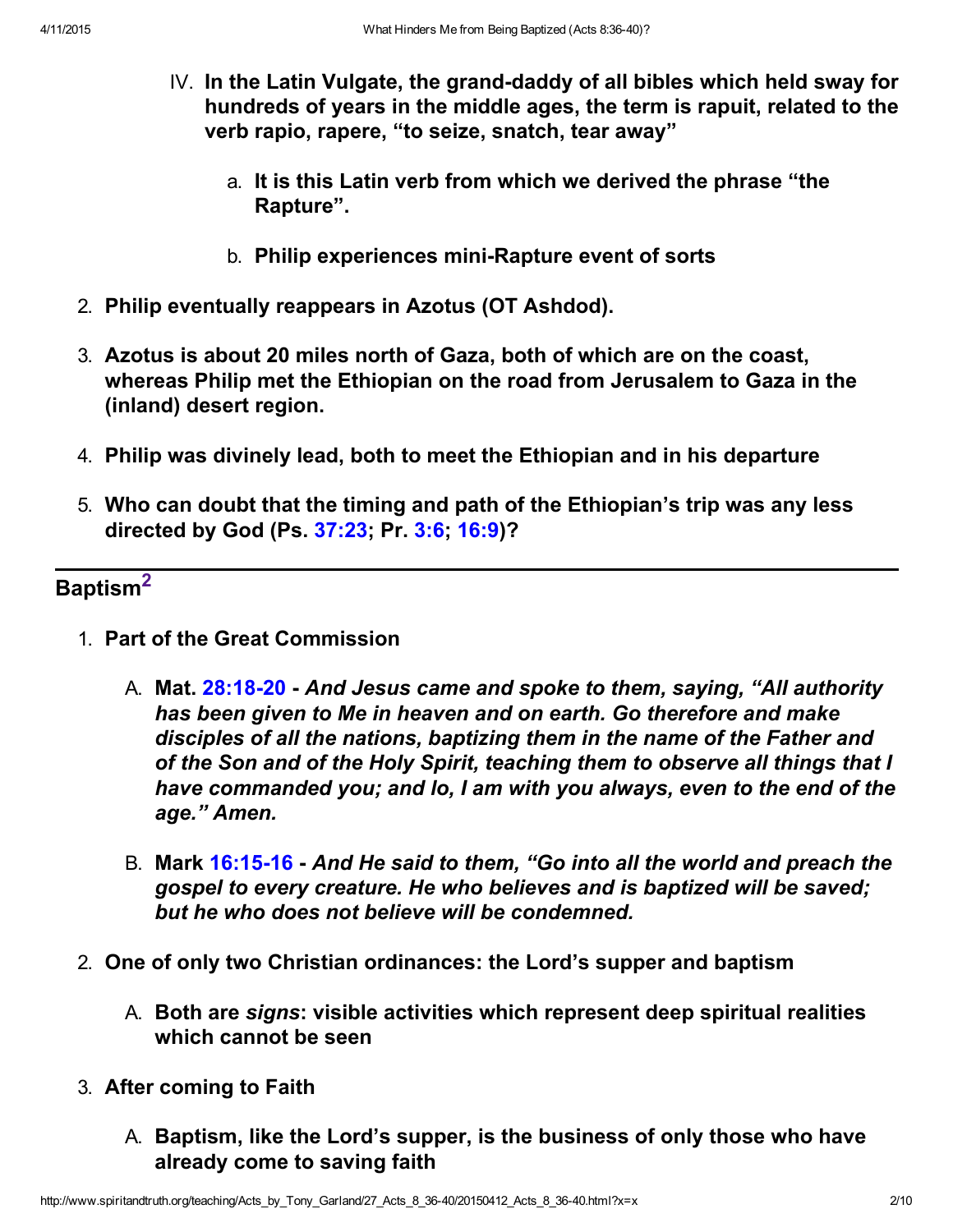- B. Mat. [28:19](http://www.spiritandtruth.org/bibles/nasb/b40c028.htm#Mat._C28V19)  . . . Go therefore and (1) make disciples of all the nations, (2) baptizing them . . .
- C. The Ethiopian in this passage (Acts  $8:37$ )
- D. Peter on the day of Pentecost: "Repent . . . and be baptized" (Acts [2:38\)](http://www.spiritandtruth.org/bibles/nasb/b44c002.htm#Acts_C2V38)
- E. Philip in Samaria: "When they believed Philip . . . both men and women were baptized" (Acts [8:12\)](http://www.spiritandtruth.org/bibles/nasb/b44c008.htm#Acts_C8V12)
- F. Simon the sorcerer: "also believed [and] was baptized" (Acts [8:13\)](http://www.spiritandtruth.org/bibles/nasb/b44c008.htm#Acts_C8V13)
- G. Saul of Tarsus was "filled with the Spirit . . . arose and was baptized" (Acts  $9:17-18$
- H. Cornelius' household received the Holy Spirit and were subsequently baptized (Acts 10:47-48)
- I. Response of an individual who is of consenting age who knowingly places their faith in Christ
	- I. Child baptism does not count (we do not endorse the idea, help by some, that NT baptism is equivalent to OT circumcision and therefore can be applied to infants before the age of consent)
- 4. Biblical evidence underscores an immediacy, a zeal, even a fervor, for new believers to be baptized
	- A. The new Ethiopian believer: within minutes of conversion. "See, water! What hinders me from being baptized?" (Acts [8:36](http://www.spiritandtruth.org/bibles/nasb/b44c008.htm#Acts_C8V36))
	- B. Day of Pentecost: thousands on the same day (Acts [2:38](http://www.spiritandtruth.org/bibles/nasb/b44c002.htm#Acts_C2V38).41)
	- C. Philip's preaching in Samaria: on the same day, or within a short time (Acts [8:12\)](http://www.spiritandtruth.org/bibles/nasb/b44c008.htm#Acts_C8V12). Even Simon (Acts [8:13\)](http://www.spiritandtruth.org/bibles/nasb/b44c008.htm#Acts_C8V13)!
	- D. The conversion of Saul in the next chapter: within 3 days of his encounter with Christ, the same day Ananias laid hands on him (Acts 9:17-18)
	- E. The conversion of those at the household of Cornelius: within hours of their conversion (Acts 10:44-48)
	- F. The conversion of Lydia and her household at Philippi: the same day of their conversion (Acts 16:13-15)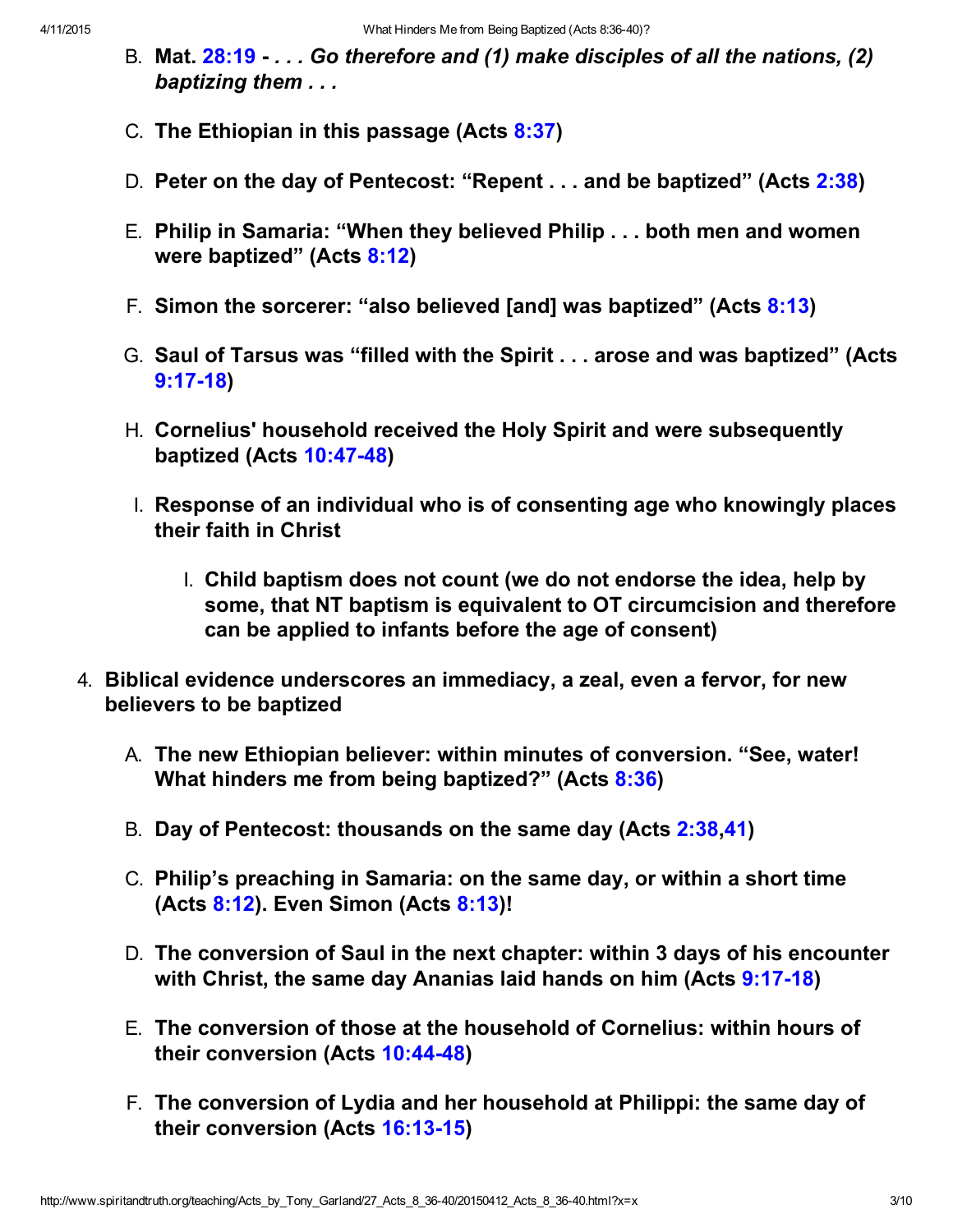- G. The jailer at Philippi: within hours of his conversion (Acts 16:30-33)
- H. Disciples of John the Baptist at Ephesus: shortly after conversion (Acts [19:15\)](http://www.spiritandtruth.org/bibles/nasb/b44c019.htm#Acts_C19V1)
- I. My own situation: a year between perhaps preachers and teachers don't emphasize the immediacy enough
	- I. If we seek closer intimacy with the Lord and desire to please Him, why wouldn't we follow Him in baptism?
- 5. A response out of obedience to identify publicly as a Christian
	- A. Obedience and zeal are a good thing
		- $I. 1$ Pe.  $3:21$   $\ldots$  baptism (not the removal of the filth of the flesh, but the answer of a good conscience toward God) . . .
	- B. Spontaneity has a value
	- C. Later baptism can also be highly significant personal factors will differ, obedience and desire are the key
- 6. Theological significance
	- A. Nice to know at some point, but Biblical evidence doesn't support the need for in-depth explanation prior to the event
	- B. A outward picture of Holy Spirit baptism
		- I. With the exception of the transitional period in Acts during which the Spirit was initially baptizing various people groups, Spirit baptism has since been simultaneously with saving faith.
		- II. Thus, in our age, Spirit baptism precedes water baptism
		- III. Baptism is an external rite reflecting the <u>inward</u> reality of being born again and joined spiritually with the Body of Christ, as a member of the true Church
			- a. **1Cor. [12:13](http://www.spiritandtruth.org/bibles/nasb/b46c012.htm#1Cor._C12V13) For by one Spirit we were all baptized into one** body—whether Jews or Greeks, whether slaves or free—and have all been made to drink into one Spirit.
			- b. Spirit baptism, a God-initiated work, is invisible in its essence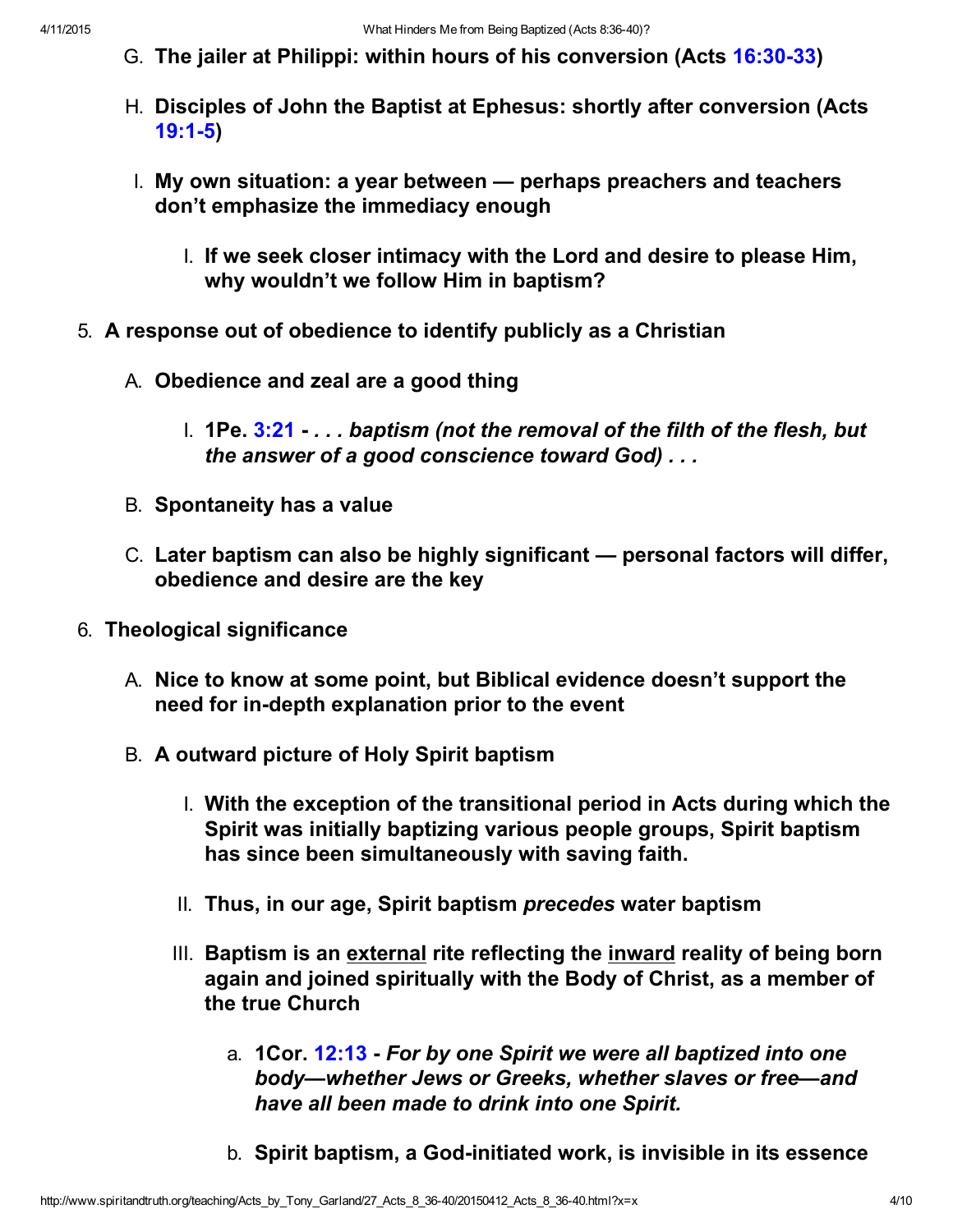- c. Water baptism, a man-initiated act, serves as an outward declaration of our willing identification with Christ
- IV. As John the baptist declared
	- a. Mark  $1:8$  I indeed baptized you with water, but He will baptize you with the Holy Spirit.
	- b. John's baptism of repentance using water prefigured the baptizing work of the Spirit
	- c. Christian baptism, after coming to faith, is on outward manifestation of the baptizing work of the Spirit having occurred in the life of the believer
- <span id="page-4-1"></span><span id="page-4-0"></span>C. Identification with Christ in burial and resurrection
	- I. Rom.  $6:3-5$  Or do you not know that as many of us as were baptized into Christ Jesus were baptized into His death? Therefore we were buried with Him through baptism into death, that just as Christ was raised from the dead by the glory of the Father, even so we also should walk in newness of life. For if we have been united together in the likeness of His death, certainly we also shall be in the likeness of His resurrection . . .
		- a. Our descent beneath the water is a picture of death
		- b. Our ascent up from the water is a picture of resurrection
		- c. Baptism serves as an external enactment of our death to sin and coming to life in God—a death and re-birth: being born anew
		- d. The ending of a former connection that we may enter a new one
		- e. As one commentator put it, ". . . it is a setting forth of the great fact that we federally died and were buried with Christ, unto sin, unto the world, and unto all of the old creation; and are now raised with Him and share His risen life; . . . "[3](#page-8-2)
		- f. As another stated, "That, as Jesus Christ in his crucifixion died completely, so that no spark of the natural or animal life remained in his body, so those who profess his religion should be so completely separated and saved from sin, that they have no more connection with it, nor any more influence from it, than a dead man has with or from his departed spirit."<sup>[4](#page-8-3)</sup>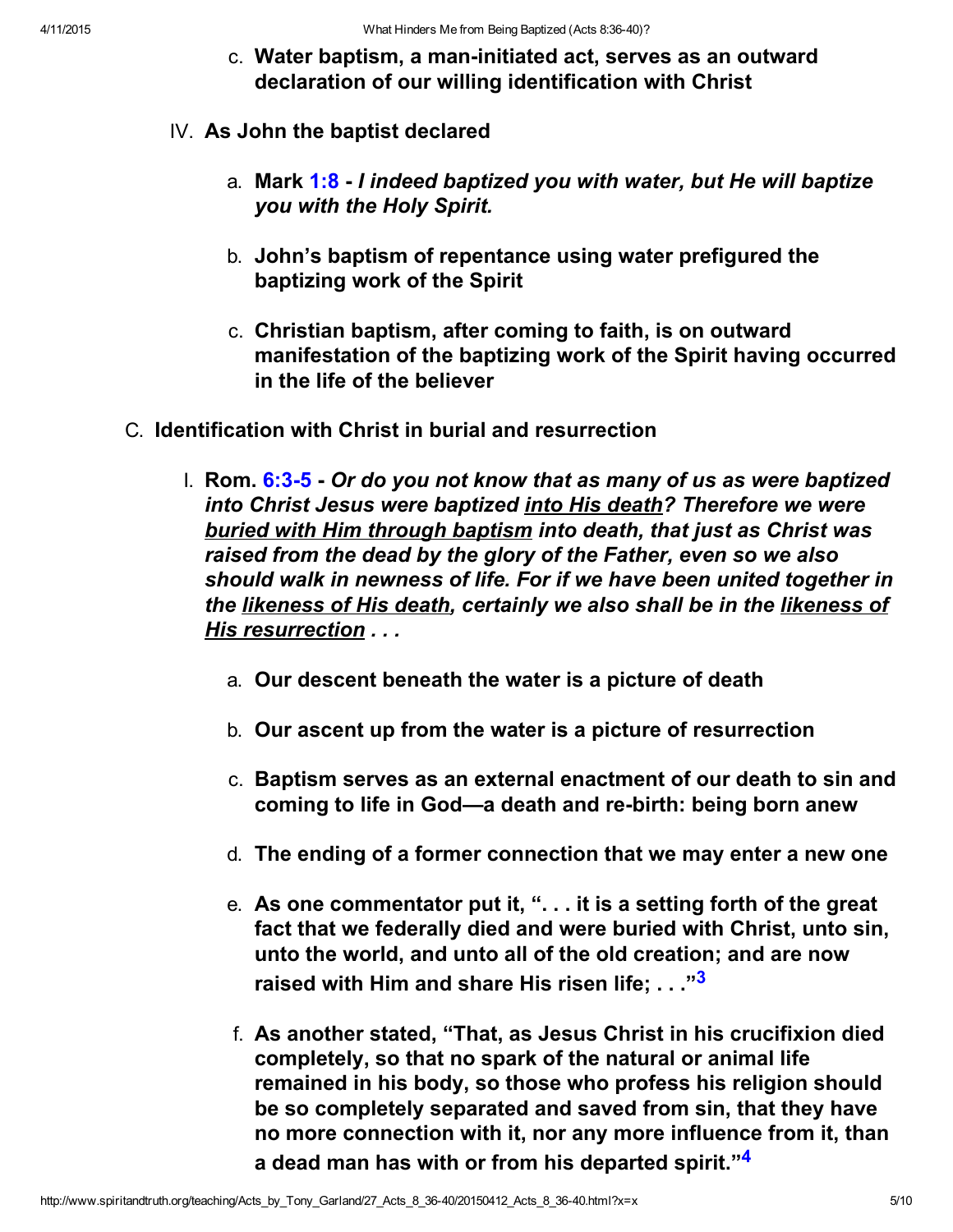#### D. Dead in trespasses, alive in forgiveness

- $I.$  Col. 2:11-13 In Him you were also circumcised with the circumcision made without hands, by putting off the body of the sins of the flesh, by the circumcision of Christ, buried with Him in baptism, in which you also were raised with Him through faith in the working of God, who raised Him from the dead. And you, being dead in your trespasses and the uncircumcision of your flesh, He has made alive together with Him, having forgiven you all trespasses . . .
	- a. Both burial and resurrection are associated with baptism: "buried with Him in baptism, in which you also were raised with Him through faith"
		- i. Descending in the water represents our burial whereas ascending out of the water pictures our raising up with Him by faith
- E. Symbolizes the washing away of sin, the physical cleansing power of water as an analogy of our regeneration by God's Spirit

<span id="page-5-0"></span>Acts [22:16](http://www.spiritandtruth.org/bibles/nasb/b44c022.htm#Acts_C22V16) - And now why are you waiting? Arise and be baptized, and wash away your sins, calling on the name of the Lord.<sup>[5](#page-8-4)</sup>

- 7. Immersion: evidence that NT baptism was by immersion:
	- A. John baptized people "in the Jordan", not "by or near the Jordan" (Mat. [3:6;](http://www.spiritandtruth.org/bibles/nasb/b40c003.htm#Mat._C3V6) Mark [1:5\)](http://www.spiritandtruth.org/bibles/nasb/b41c001.htm#Mark_C1V5)
	- B. At Jesus' baptism by John, Mark states that Jesus was baptized by John in the Jordan (Mark [1:9\)](http://www.spiritandtruth.org/bibles/nasb/b41c001.htm#Mark_C1V9). Matthew further states that Jesus came up immediately up from the water.
	- C. Here, both Philip and the eunuch went down into the water and came up out of the water
	- D. Acts 16:13-15 Lydia and her household were undoubtedly baptized in the local river where they were praying, And on the Sabbath day we went out of the city to the riverside . . . (Acts [16:13](http://www.spiritandtruth.org/bibles/nasb/b44c016.htm#Acts_C16V13))
	- E. Passages such as Colossians [2](http://www.spiritandtruth.org/bibles/nasb/b51c002.htm#Col._C2V1) and Romans [6](http://www.spiritandtruth.org/bibles/nasb/b45c006.htm#Rom._C6V1) wherein Paul compares baptism with being buried
- 8. Abysmal Baptismal Confusion
	- A. Roots of the problem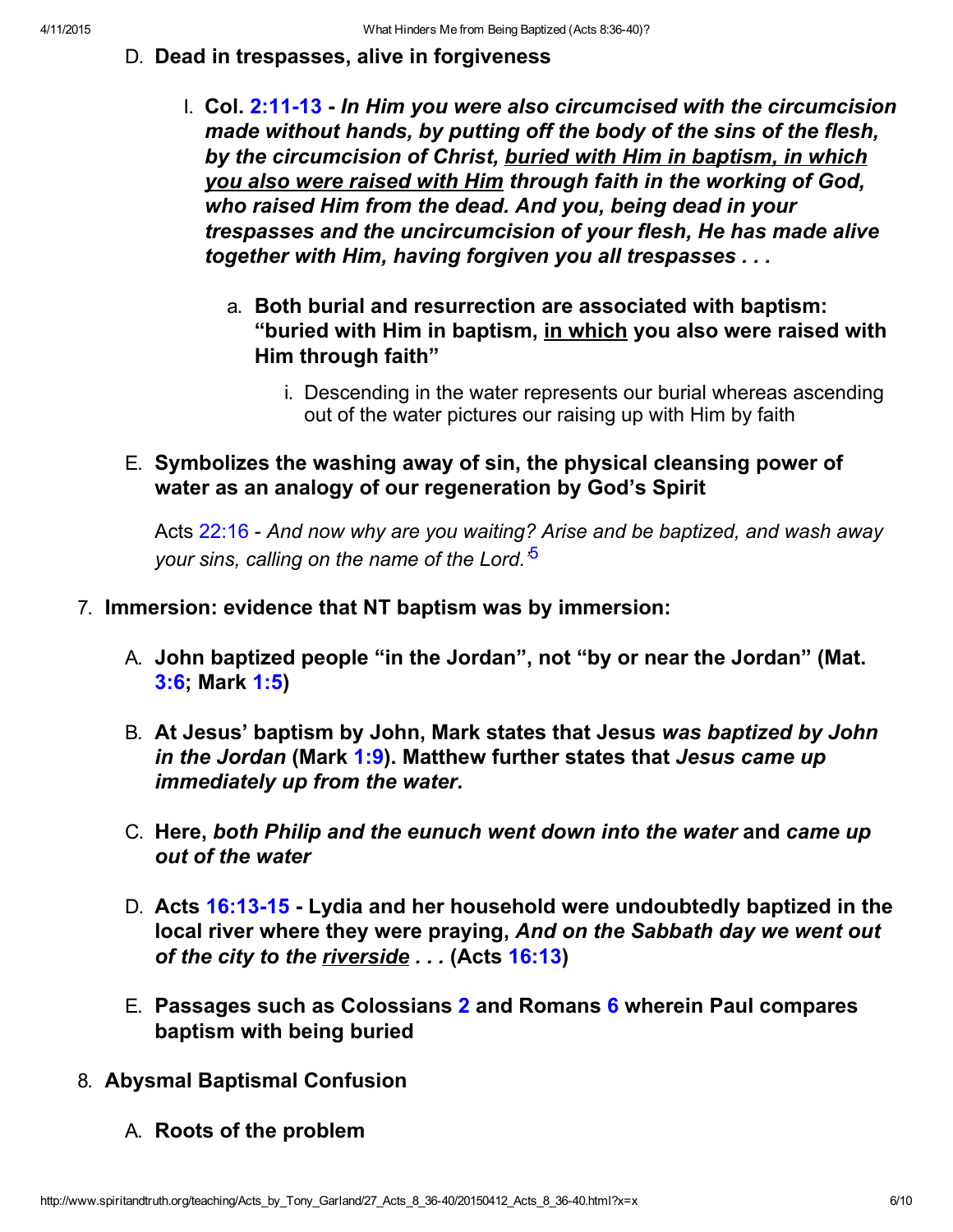- I. Whereas only God can initiate salvation (birth men and woman from above), man can initiate baptism
- II. Men love rituals, especially religious rites—often mistaking religion for relationship
- B. Baptism based on parentage (children of Christians)
	- I. Dedication is another matter. It is appropriate to have a child presented in a service where the spiritual oversight of God, as well as the privileges and responsibilities of the parents, are sought on behalf of the child.
	- II. My own baptism: at one month of age in England, then at age 34 after having come to faith.

#### C. Baptism as the instrument of regeneration?

The Roman Catholic and the Greek Orthodox churches, most Lutheran bodies, and many in the Church of England and the Protestant Episcopal church hold that baptism is the direct instrument of regeneration. Roman Catholics subscribe so strongly to this view that, accordingly, they also hold that all adults or infants who die unbaptized are excluded from heaven <sup>[6](#page-9-2)</sup>

#### <span id="page-6-0"></span>I. Not for salvation

- a. Many clear passages (as I mentioned above, where baptism occurs after coming to Faith
- b. There are also a few not-so-clear passages which require more careful scrutiny (e.g., John [3:5;](http://www.spiritandtruth.org/bibles/nasb/b43c003.htm#John_C3V5) Acts [2:38;](http://www.spiritandtruth.org/bibles/nasb/b44c002.htm#Acts_C2V38) 1Pe. [3:21;](http://www.spiritandtruth.org/bibles/nasb/b60c003.htm#1Pe._C3V21) Acts [22:16\)](http://www.spiritandtruth.org/bibles/nasb/b44c022.htm#Acts_C22V16)
- D. Baptism based on membership within a Church
- E. Baptism as prerequisite for membership in a Church
- F. Baptism as prerequisite for participation in the Lord's supper
- G. Baptism as how one "becomes a Christian" in a cultural sense
	- I. Baptism doesn't make a person a Christian: "you must be born again" or "born from above" and then baptism follows
	- II. Mismatch: people, especially children, get water baptized who have never been Spirit-baptized.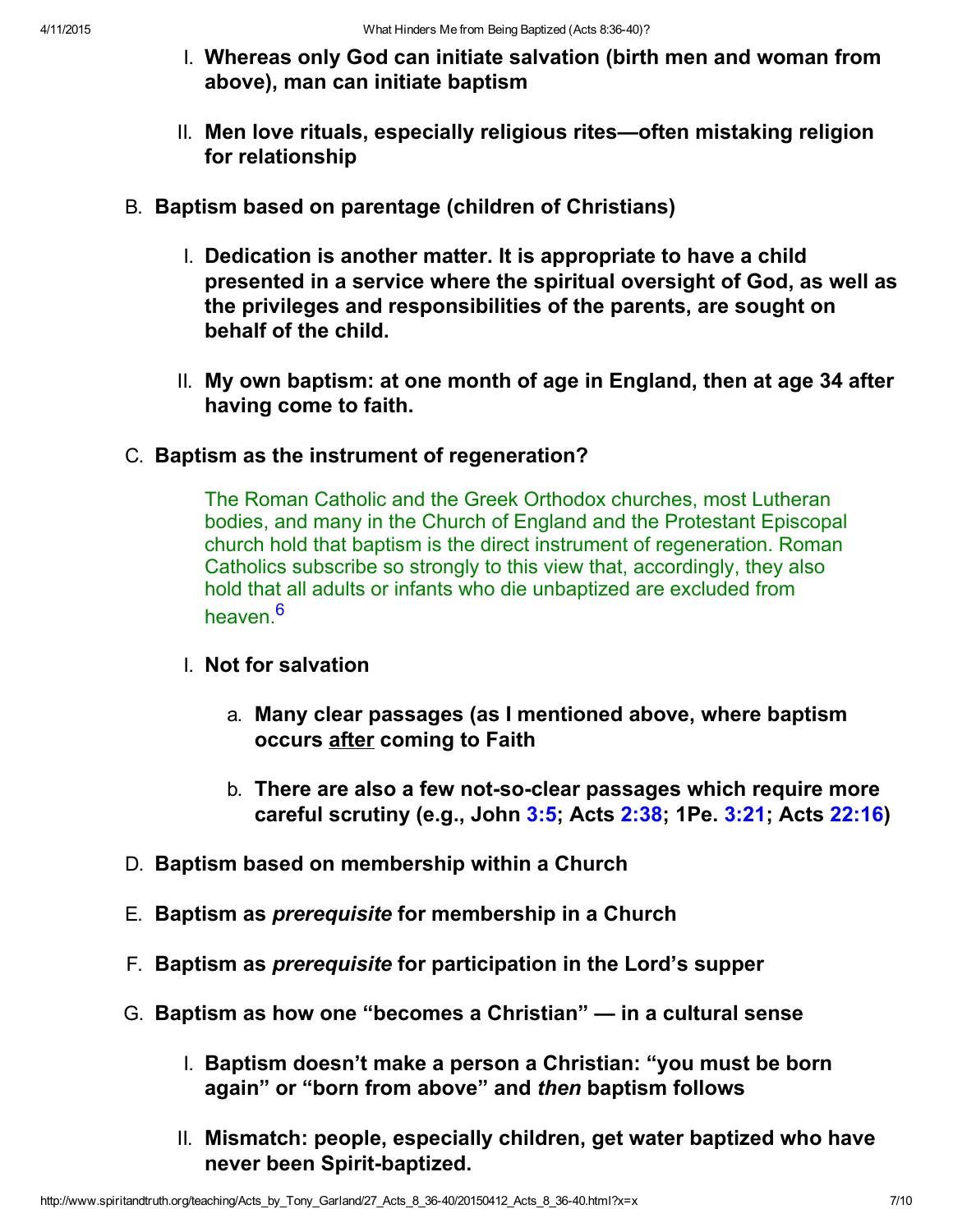- III. Confusion about what or who is a Christian: cultural Christianity vs. biblical Christianity
- H. Child baptism and church membership in the Puritan times of Jonathan **Edwards** 
	- I. What we learn: where the clear principles of God's Word are compromised, messy complications are sure to follow!

As the 1640s gave way to the 1650s, more and more children of the earliest settlers failed to experience God's grace in the same fashion as their parents, and hence they did not seek full membership in the churches. The problem became acute when these children began to marry and have children of their own. Under the Puritans' Reformed theology, converted people had the privilege of bringing their infant children to be baptized as a seal of god's covenant grace. Now, however, many of those who had been baptized as infants were not stepping forth on their own to confess Christ. Yet they wanted to have their children baptized. The Puritan dilemma was delicate: leaders wished to preserve the church for genuine believers, but they also wanted to keep as many people as possible under the influence of the church.[7](#page-9-3)

<span id="page-7-2"></span>Under the initial impulse to institute a pure church, the early New Englanders baptized children only if the parents were full communicant members of the church. But they soon faced a troubling question. What happened if those baptized children grew to adulthood but were never certifiably converted, even though they might be upstanding in other respects? Should the children of these half-way (baptized) church members be baptized? If God's covenant, as the Old Testament clearly said, extended to many generations, how could the grandchildren of the regenerate be denied the sacrament? After much debate, a synod of clergy declared in 1662 that children of half-way members could be baptized.<sup>[8](#page-9-5)</sup>

<span id="page-7-0"></span>The second and third generation saw a disquieting change of temper. The ideal of a church of the regenerate was faced with a condition of increasing indifference and the failure in many of evidence of conversion. A concession to this condition was made in the Half Way Covenant (1662), which without admitting the unregenerate to communion permitted the baptism of their children. The new plan called forth controversy but was at length generally adopted. It may have led to the weakening of the religious life that was characteristic of the early eighteenth century in New England as elsewhere.<sup>[9](#page-9-4)</sup>

<span id="page-7-1"></span>Although infant baptism was not as much a matter of course in New England as in Anglican England, it was by now regarded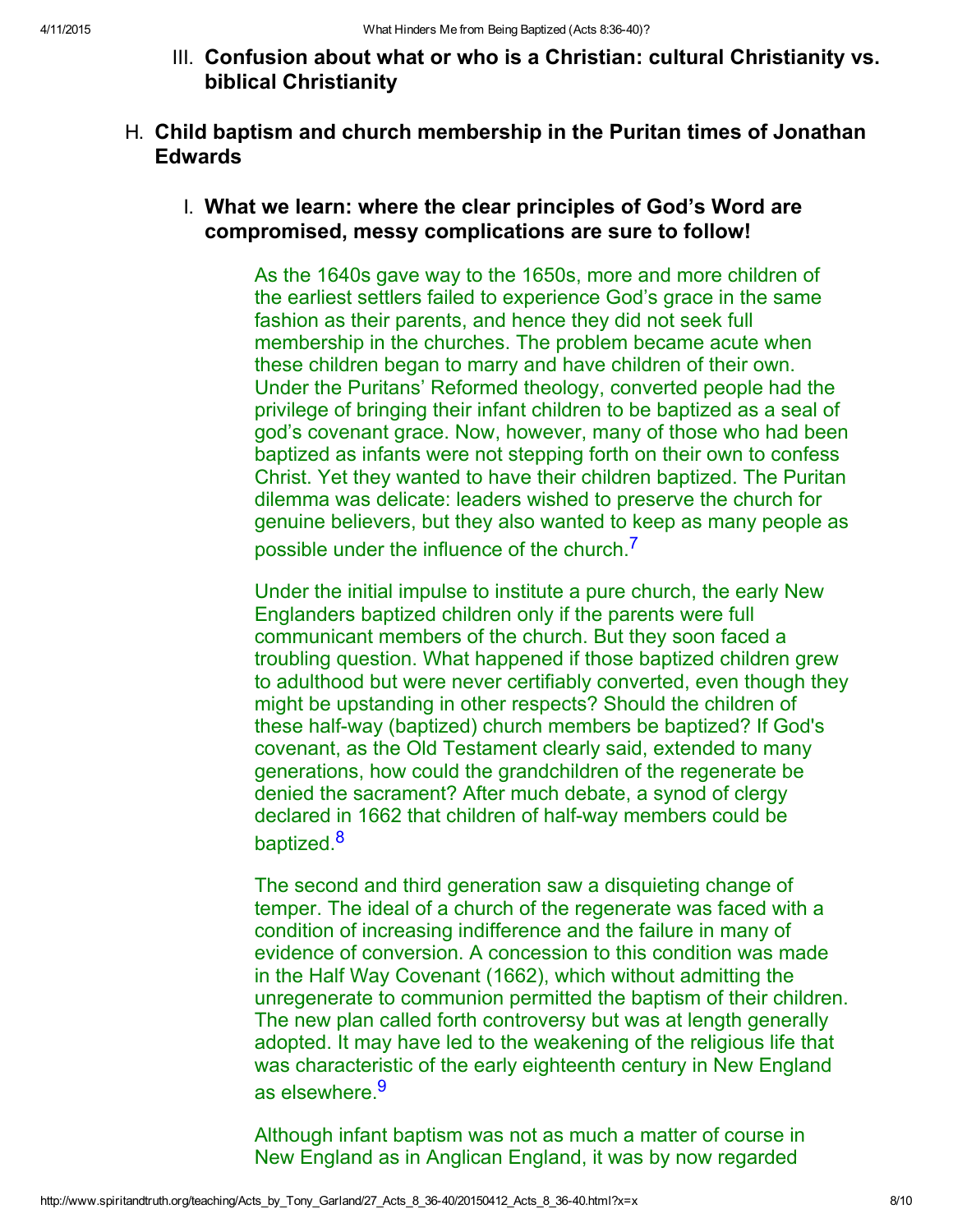4/11/2015 What Hinders Me from Being Baptized (Acts 8:3640)?

<span id="page-8-5"></span>virtually as a right. For a respectable family to have unbaptized children or grandchildren would be a stigma.<sup>[10](#page-9-7)</sup>

- II. Messy, messy, messy!
	- a. Non-believers as members of the church.
	- b. Church "members" who were denied communion.
	- $c.$  Non-believers having their children baptized when even proponents of child baptism based their support for it on the participation of their parents in the New Covenant.
- III. The church, out of what was no doubt a well-intended zeal to evangelize the lukewarm populace of pew-sitters, winds up departing from God's Word and eventually elevates the appeasement of nonbelievers over fidelity and obedience in serving God.
- $IV.$  The church becomes a "ritual service-station" for a secularized culture: an uncomfortable place nonbelievers occasionally endure in order that they or their offspring can be "sprinkled, married, and eventually buried."

The words of the Eunuch: What hinders me from being baptized?

1. A small step of obedience which can bring great blessings.



<span id="page-8-6"></span>[SpiritAndTruth.org Scan Code](http://www.spiritandtruth.org/)<sup>[c](#page-9-6)</sup>

#### Endnotes:

- <span id="page-8-0"></span>[1.](#page-0-0) NKJV, (Acts:3540)
- <span id="page-8-1"></span>[2.](#page-1-0) Verse 37 is thought by some to be an later addition to the text. For example, the NAS places verse 37 in brackets and footnotes the verse indicating, "early manuscripts do not contain this verse."
- <span id="page-8-2"></span>[3.](#page-4-0) Ref-1054, Rom. [6:3](http://www.spiritandtruth.org/bibles/nasb/b45c006.htm#Rom._C6V3)
- <span id="page-8-3"></span>[4.](#page-4-1) Ref-1330, Rom. [6:3](http://www.spiritandtruth.org/bibles/nasb/b45c006.htm#Rom._C6V3)
- <span id="page-8-4"></span>[5.](#page-5-0) Compare with Ephesians 5:25-26.